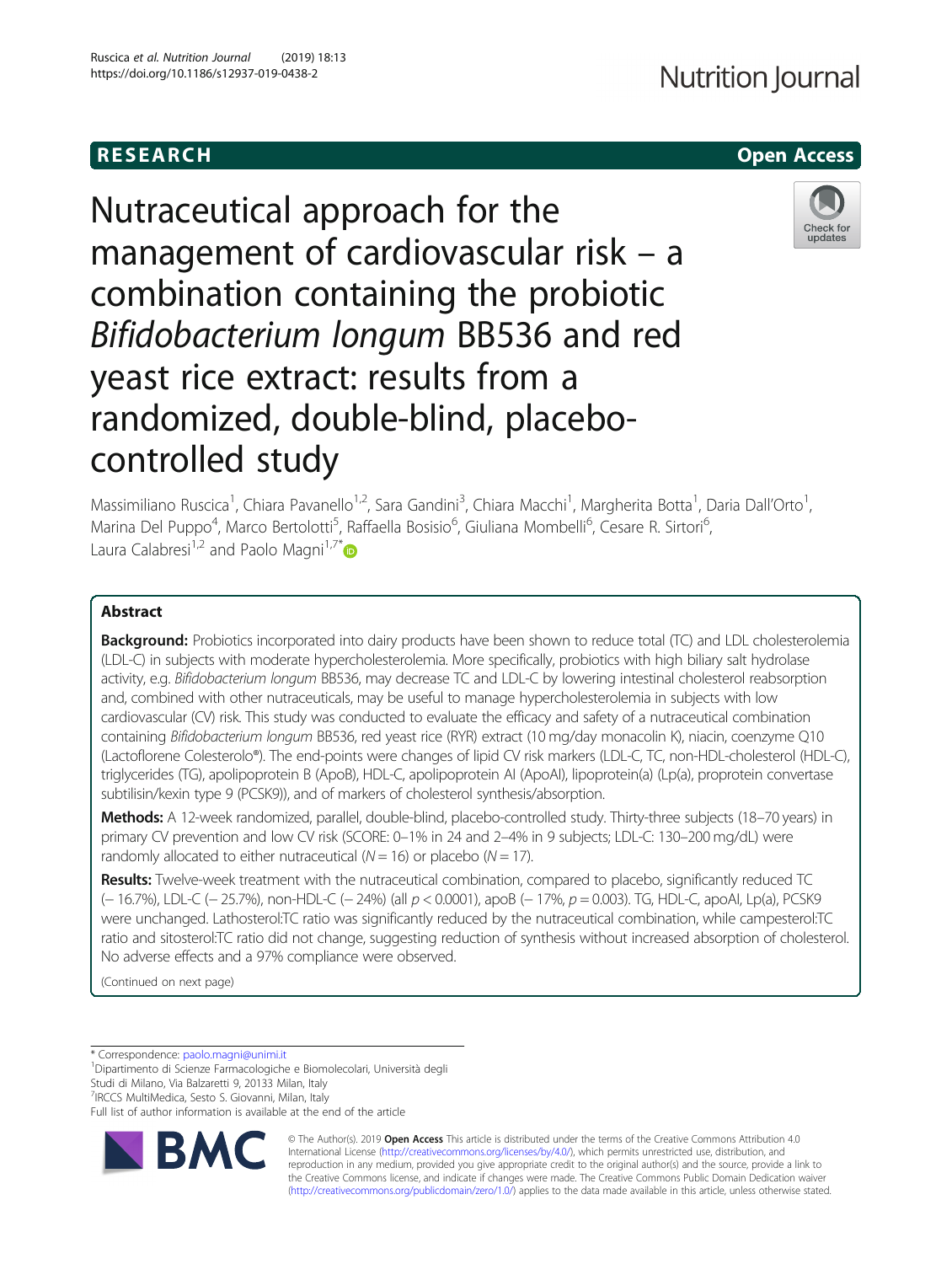#### (Continued from previous page)

Conclusions: A 12-week treatment with a nutraceutical combination containing the probiotic Bifidobacterium longum BB536 and RYR extract significantly improved the atherogenic lipid profile and was well tolerated by low CV risk subjects. Trial registration: [NCT02689934](https://clinicaltrials.gov/ct2/show/NCT02689934).

Keywords: Cardiovascular risk, Probiotic, Nutraceutical, Hypercholesterolemia, LDL-cholesterol, Non-HDL cholesterol, Monacolin K

# Background

Atherosclerosis-related cardiovascular (CV) diseases are associated with greater disability, morbidity for concomitant severe conditions and mortality  $[1]$  $[1]$ . In addition to some subjects with severe hypercholesterolemia, mostly related to genetic conditions [\[2](#page-7-0)], the majority of subjects with low or medium CV risk actually show moderate cholesterol elevation, together with moderate rise of related biomarkers [[1](#page-7-0)]. This CV risk is often underdiagnosed and undertreated, thus representing a significant burden for the individual, especially in combination with unhealthy lifestyle habits [\[3\]](#page-7-0). In this field, statins are an established and widely used therapeutic option and their use has led to relevant improvements in the outcome of CV diseases [[4](#page-7-0)]. However, statins are also well-known to be associated with important side-effects, such as muscle symptoms of different entity [\[5](#page-7-0)] and, to a lower extent, de novo diabetes mellitus development [\[6](#page-7-0)] indicating the need for additional drug and nutraceutical treatment options.

In all these conditions, nutraceutical approach may be a reasonable option, since in several instances a moderate-intensity (multi)treatment may offer relevant advantages over the no-treatment option or the presence of inadequate adherence to a drug therapy, due for example to adverse effects [[7\]](#page-7-0) or even as an add-on to low dose statins in secondary prevention patients intolerant to high dose statin [\[8](#page-7-0)]. Several nutraceutical compounds have been evaluated both alone and in combination in the context of moderate dyslipidemia [\[9](#page-7-0), [10](#page-7-0)]. Among these, the most widely tested and used are extracts of red yeast rice (RYR), berberine, phytosterols, and stanols [\[11](#page-7-0)]. Interestingly, comparative studies between RYR and statins observed a smaller incidence of muscular side effects with the former treatment [[12\]](#page-7-0).

Recent evidence indicates that alterations of gut microbiota may be involved in the pathogenesis of systemic diseases related to CV risk, including hypercholesterolemia [[13](#page-7-0)], suggesting that the use of selected probiotics with specific biological activities may be proposed for these systemic conditions. Indeed, available data suggest that the intake of selected probiotics, incorporated into a food matrix like yogurt or fermented milk, may lead to a significant reduction of total cholesterol (TC) (up to − 5.4%) and low-density lipoprotein-cholesterol (LDL-C) (up to − 16%) [\[14](#page-7-0)–[16](#page-7-0)]. More specifically, probiotic strains

showing high biliary salt hydrolase (BSH) activity [\[17,](#page-7-0) [18](#page-7-0)], such as Bifidobacterium longum BB536, may contribute to lower circulating TC and LDL-C by reducing intestinal cholesterol reabsorption [[19](#page-7-0)]. As such food matrices may not be very practical for a long-term use, the incorporation of these probiotics into pharmaceutical forms, also in association with other nutraceuticals, may result in better adherence and efficacy for the management of low CV risk subjects.

The main objective of the present study was the evaluation of the efficacy and safety of a nutraceutical combination containing Bifidobacterium longum BB536, RYR extract, niacin and coenzyme Q10, on the improvement of LDL-C level as the primary end-point, as well as of a set of clinical and experimental markers of CV risk (secondary end-points).

### **Methods**

#### Study design and population

This was a randomized, double-blind, placebo-controlled, parallel-group trial (RCT) (NCT02689934). It involved 33 subjects in primary CV prevention, with both low CV risk and LDL-C in the 130–200 mg/dL range. The study was performed at the Centro Dislipidemie (ASST Grande Ospedale Metropolitano Niguarda, Milan, Italy) in the period from November 2015 to February 2017, in accordance with the guidelines of the Declaration of Helsinki. The study was approved by the Ethics Committee of ASST Grande Ospedale Metropolitano Niguarda. A written informed consent was obtained from each subject. Sixteen males and 17 females, median aged 57 years (Q1  $= 48$  and Q3 = 63 years), with low total CVD risk (0–1% in 24/33 subjects (73%) and 2–4% in 9/33 subjects (27%)), as assessed by the SCORE Risk Charts ([http://www.hearts](http://www.heartscore.org/en_GB/)[core.org/en\\_GB/](http://www.heartscore.org/en_GB/)) and LDL-C levels of 180 (170, 196) mg/ dL (median (Q1, Q3)) were recruited for the study (Fig. [1](#page-2-0); CONSORT flow diagram). After a run-in period of 4 weeks, patients were randomly assigned to receive, for 12 weeks, either the nutraceutical combination - Lactoflorene Colesterolo® (1 sachet/d; granules for oral suspension) containing 1 bn UFC Bifidobacterium longum BB536, RYR extract (10 mg monacolin K), 16 mg niacin, 20 mg coenzyme Q10;  $n = 16$ ) or placebo (1 sachet/d; this latter was identical in taste and appearance to the nutraceutical combination sachet;  $n = 17$ ) (Fig. [1\)](#page-2-0). Both placebo and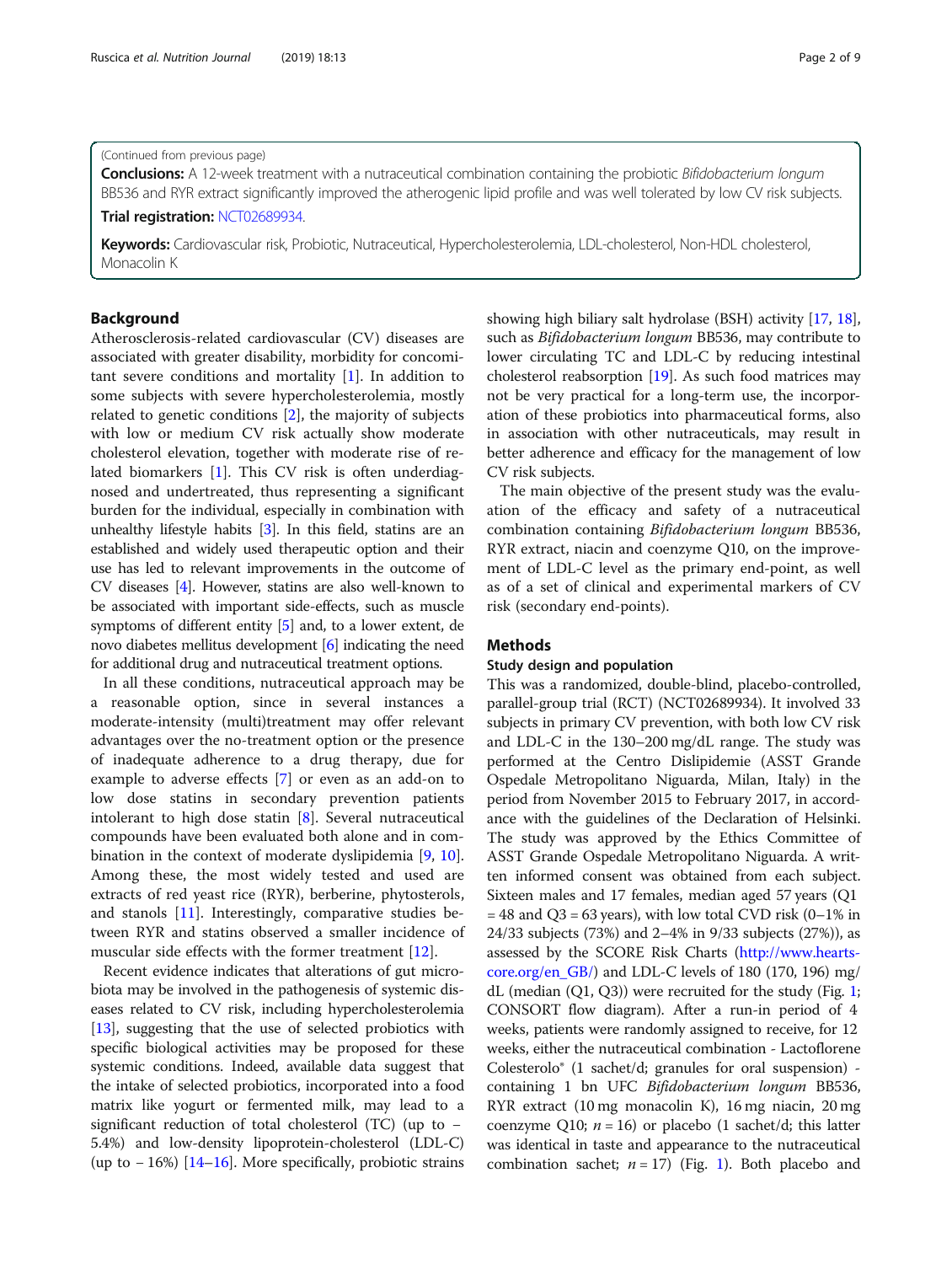

<span id="page-2-0"></span>

active treatment were packaged into a proprietary 2-compartment sachet (DUOCAM®), in order to preserve probiotic integrity. This intervention was followed by a final 4-week follow-up period.

The randomization table was obtained by computergenerated random numbers. Inclusion criteria were: subjects in primary prevention for CV disease, aged 18–70 years, LDL-C: 130–200 mg/dL, non-smokers. Exclusion criteria were: pregnancy, current or previous smoking, presence of diabetes mellitus, chronic liver disease, renal disease, or severe renal impairment treated with antidiabetic medications or insulin; untreated arterial hypertension; obesity (body mass index - BMI-  $\geq 30 \text{ kg/m}^2$ ; BMI is calculated as weight divided by height squared); any pharmacological treatments known to interfere with the study treatment; and patients enrolled in another research study in the past 90 days. To estimate the compliance, the study subjects were asked to bring back all the sachets left after the first and the second 45-day period.

### Clinical procedures

At study entry, 5 of 30 patients were on standard antihypertensive treatment, maintained for the entire duration of the study (Additional file [1:](#page-6-0) Table S1). At the screening visit, subjects were instructed to follow a normocaloric/low-saturated fat diet (Additional file [1:](#page-6-0) Table S2) and the adherence to this dietary scheme was assessed by phone calls every 2 weeks by the dietitian (RB). Clinical and biochemical evaluations were performed at the

beginning and at the end of each treatment period. At all visits, patients underwent a fasting venous blood sampling and a full clinical examination, including the determination of height, body weight, waist circumference (by means of a non-stretchable tape at the umbilical level (standing position), heart rate, and arterial blood pressure. Bioelectric impedance analysis (BIA; ViScan device (Tanita Inc., Tokio, Japan)) was used to assess % abdominal fat mass (BIA (%)) and % visceral fat rating (VFR (%)), according to previously reported procedures (22). All visits were performed by the same investigator (PM), and all ViScan analyses were conducted by the same operator (RB). Plasma samples were immediately separated by centrifugation, and aliquots immediately stored at − 20 °C for subsequent assays. Primary endpoint was change in LDL-C by study arms. Secondary end points were changes in TC and other CV biomarkers (non-HDL-C, triglycerides (TG), HDL-C, apolipoprotein (apo)AI, apoB, lipoprotein(a) (Lp(a)), proprotein convertase subtilisin/kexin type 9 (PCSK9)). Data retrieval, analysis, and manuscript preparation were solely the responsibility of the authors.

# Biochemical and immunometric assays

In each blood sample, TC, TG, HDL-C, apoAI, apoB, Lp(a), fasting plasma glucose (FPG), uric acid, aspartate aminotransferase (AST), alanine aminotransferase (ALT), gamma-glutamyltranspeptidase (GGT), and creatine phosphokinase (CPK) isoenzymes were measured according to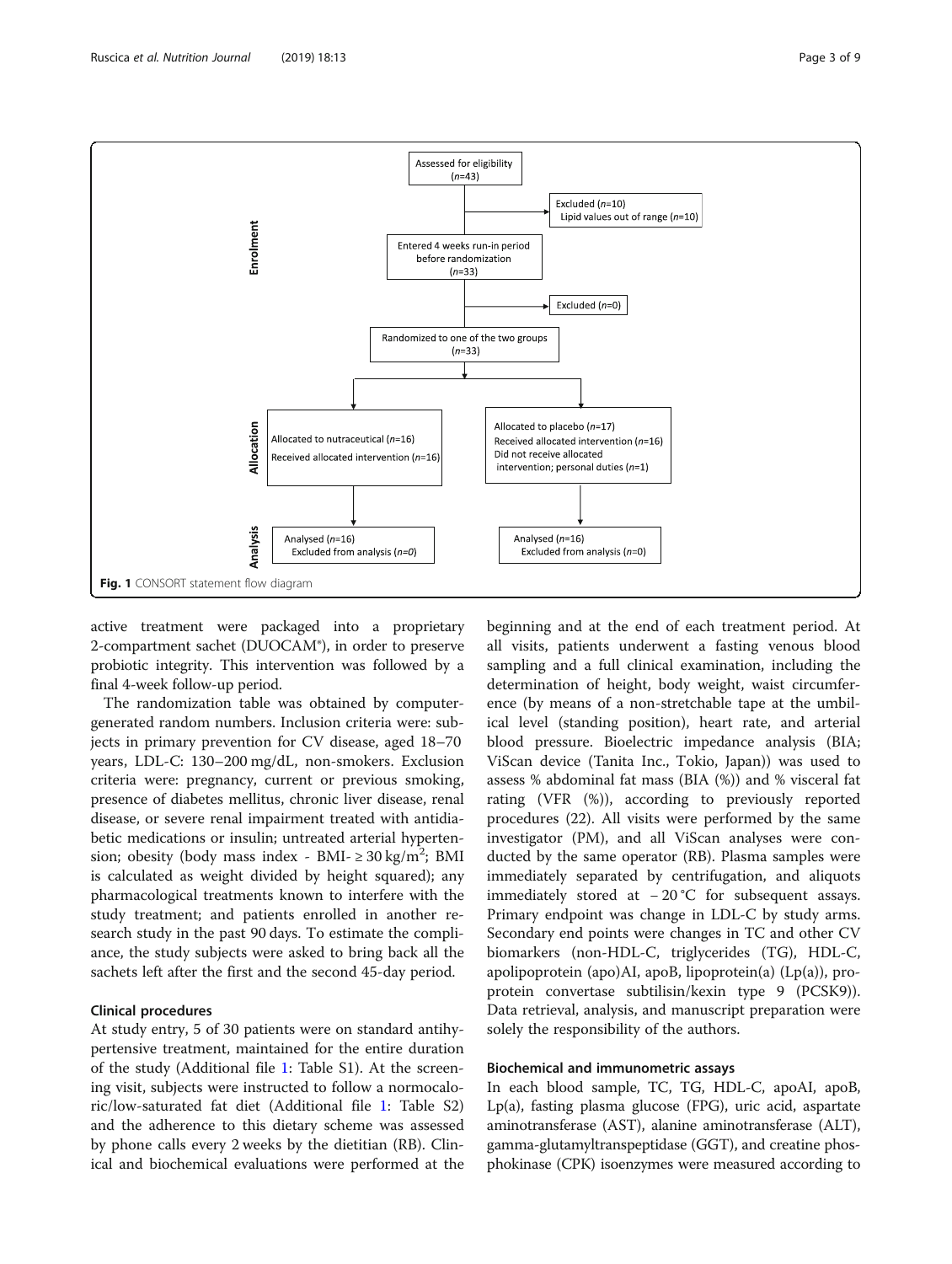standard automated clinical procedure. LDL-C was calculated according to the Friedewald formula. Non-HDL-C was calculated as TC minus HDL-C. Commercial enzyme-linked immunosorbent assay (ELISA) kits were used according to manufacturer's specifications and previously published protocols to quantify PCSK9 [[20](#page-7-0)], fibroblast growth factor (FGF) 19 and FGF21, C-reactive protein (all from R&D System, MN). In addition, oxidized LDL (oxLDL), and insulin were also measured (Mercodia, Sweden). The homeostasis model assessment of insulin resistance (HOMA-IR) index was calculated as follows: HOMA-IR = [fasting glucose  $(mg/dL)$  \* insulin  $(mUI/L)/405$ ].

# Determination of serum levels of lathosterol and plant sterols

Deuterated lathosterol  $(0.5 \mu g)$  and  $5\alpha$ -cholestane (0.5 μg) were added to 0.1 mL serum samples as internal standards for the measurement of lathosterol and dietary sterols (campesterol and sitosterol), respectively. After alkaline hydrolysis with 1 mL 1 N NaOH in 90% ethanol at 60 °C for 90 min under nitrogen, samples were extracted with petroleum ether, transformed into trimethylsilyl (TMS) derivatives and analysed as described previously [\[21](#page-7-0)].

#### Gas chromatography-mass spectrometry analysis

Analysis of sterols was carried out under previously described conditions (23) monitoring ions at m/z 372 for detection of cholestane, m/z 255 and 259 for lathosterol and deuterated lathosterol, and m/z 382 and 396 for campesterol and sitosterol, respectively. Lathosterol, campesterol and sitosterol values were normalized by total cholesterol levels. Calibration curves were prepared spiking serum with fixed amounts of each internal standard and increasing amounts of the above-mentioned sterols and were treated and analysed as the samples. Concentrations were calculated on the basis of the slope of the standard curve and on the peak area ratio (sterol/internal standard) found in the sample.

#### Sample size calculation

A group sample size of 16 per arm achieves 80% power to detect a difference of 20 mg/mL in absolute changes (12 weeks-0 week) in LDL-C levels (mg/mL), between the null hypothesis that in both arms the means of change in LDL-C are 10 mg/mL and the alternative hypothesis that the mean of change in LDL-C in the treatment arms is  $-10$  mg/mL [\[22](#page-7-0)]. The estimated group standard deviations were 25 mg/ mL per arm, with a significance level of 5% using a two-sided two-sample t-test.

#### Statistical analysis

Results are presented as median and interquartile ranges (Q1 and Q3) for all parameters. Differences in median values between treatment arms at baseline were assessed by Wilcoxon-rank sum test. The difference by treatment arms of absolute changes and percentage changes of biomarkers from baseline [12 weeks treatment - baseline (0 week)] were expressed as median and interquartile ranges. Differences in change by arms were evaluated by ANCOVA models adjusted for baseline values and uncontrolled confounding factors. Percentage changes were assessed considering 20% as cut-off point of reduction [\[22](#page-7-0)]. Chi-square test and multivariate logistic regression models were applied to evaluate the difference between arms in frequencies of subjects with a 20% reduction. Values of TC, HDL-C, LDL-C and TG were analyzed by repeated-measure ANCOVA models. Mixed effects models are adjusted for baseline value and include as fixed effects: time, treatment arms and age. Residual plots assessed the validity of the assumptions of the models. Least square means are obtained from the full model, adjusted for baseline values, and are presented by time and treatment arms. All tests are 2-sided, and  $P$  values 0.05 are considered statistically significant. Statistical analysis was performed by using the SAS Software version 9.3 (SAS, NC).

## Results

#### Study population

All patients were in primary CV prevention and free from liver/kidney disorders potentially affecting the response to treatment and were not on any drug affecting lipid/lipoproteins or glycaemic profile, including thiazolidinediones or corticosteroids. The baseline clinical and biochemical data indicate that the study subjects showed low CV risk, with 73% of subjects with a SCORE risk of 0–1%. Median TC was 271 (247, 288) mg/dL and LDL-C was 180 (170, 196) mg/dL (median (Q1, Q3)) (Table [1\)](#page-4-0). TG, HDL-C, body weight and BMI, waist circumference and blood pressure were within the reference range [[23](#page-7-0), [24](#page-7-0)]. Primary and secondary end points and any other clinical parameter at baseline did not differ between the nutraceutical combination group and the placebo group (Table [1\)](#page-4-0).

Effect of nutraceutical treatment on biomarkers of CV risk After 12 weeks, in the nutraceutical combination group, compared to placebo, we observed significant changes of the main atherogenic lipid parameters. LDL-C was reduced by 45 mg/dL ( $p < 0.0001$ ), corresponding to a – 25.7% reduction, TC decreased by 45 mg/dL  $(p < 0.0001)$ , a – 16.7%, apoB by 27 mg/dL ( $p = 0.003$ ), corresponding to a – 17% decrease, and non-HDL-C by 45 mg/dL ( $p$  <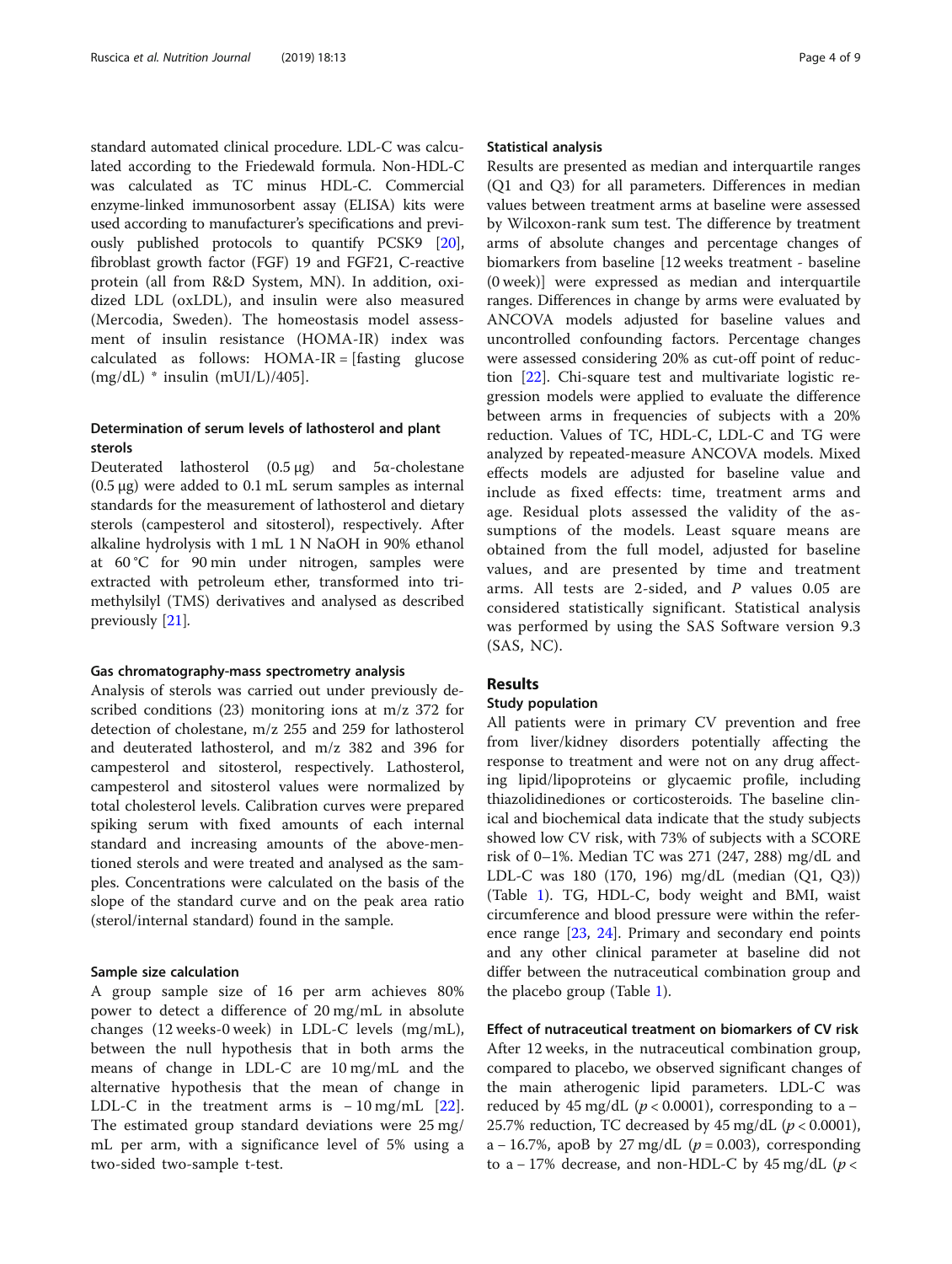<span id="page-4-0"></span>

|                         |  | <b>Table 1</b> Main baseline clinical and biochemical characteristics |
|-------------------------|--|-----------------------------------------------------------------------|
| of the study population |  |                                                                       |

|                   | Baseline values       | Difference between arms<br>at baseline (P-value) |
|-------------------|-----------------------|--------------------------------------------------|
| Age (years)       | 57 (48, 63)           | 0.01                                             |
| Weight (kg)       | 65 (62, 78)           | 0.43                                             |
| BMI ( $kg/m2$ )   | 24 (21, 27)           | 0.89                                             |
| WC (cm)           | 88 (84, 94)           | 0.91                                             |
| BIA (%)           | 31 (27, 40)           | 0.99                                             |
| <b>VFR (%)</b>    | 11(8, 12)             | 0.91                                             |
| SBP (mmHg)        | 120 (120, 130)        | 0.54                                             |
| DBP (mmHg)        | 80 (80, 80)           | 0.88                                             |
| HR (bpm)          | 64 (60, 68)           | 0.24                                             |
| TC (mg/mL)        | 271 (247, 288)        | 0.51                                             |
| LDL-C (mg/mL)     | 180 (170, 196)        | 0.29                                             |
| HDL-C (mg/mL)     | 60 (43, 77)           | 0.51                                             |
| Non-HDL-C (mg/mL) | 210 (193, 228)        | 0.24                                             |
| TG (mg/mL)        | 115 (94, 150)         | 0.79                                             |
| apoAI (mg/dL)     | 118 (95, 133)         | 0.28                                             |
| apoB (mg/dL)      | 146 (134, 155)        | 0.07                                             |
| oxLDL (U/L)       | 76.6 (69.7, 86.7)     | 0.08                                             |
| Lp(a) (mg/dL)     | 6(4, 12)              | 0.32                                             |
| PCSK9 (ng/dL)     | 341 (285, 403)        | 0.81                                             |
| FPG (mg/dL)       | 95 (89, 98)           | 0.97                                             |
| Insulin (mUI/L)   | 3.38 (2.46, 4.92)     | 0.64                                             |
| <b>HOMA-IR</b>    | $0.75$ $(0.57, 1.15)$ | 0.72                                             |
| $FGF19$ (pg/mL)   | 227 (173, 337)        | 0.87                                             |
| FGF21 (pg/mL)     | 179 (119, 229)        | 0.37                                             |

Statistically significant P-values are indicated in bold

BMI body mass index, WC waist circumference, BIA bioelectrical impedance analysis, VFR visceral fat rating, SBP Systolic blood pressure, DBP diastolic blood pressure, HR heart rate, TC total cholesterol, LDL-C low-density lipoprotein cholesterol, HDL-C high-density lipoprotein cholesterol, TG triglycerides, apoA-I apolipoprotein A-I, apoB apolipoprotein B, oxLDL oxidize LDL, Lp(a) lipoprotein (a), PCSK9 proprotein convertase subtilisin/kexin type 9, FPG fasting plasma glucose, sICAM-1 soluble intercellular adhesion molecular 1, HOMA-IR Homeostatic Model Assessment of Insulin Resistance, FGF fibroblast growth factor

0.0001), a − 24% decrease (Table [2\)](#page-5-0). Similar changes were already achieved after 6 weeks of treatment and returned to baseline values after withdrawing the nutraceutical treatment for 4 weeks (data not shown). At the end of the treatment period, circulating oxLDL levels were slightly but significantly reduced by the nutraceutical combination. ApoAI, HDL-C, TG, Lp(a), PCSK9 plasma levels were unchanged in both treatment groups (Table [2](#page-5-0)). In the placebo group, no significant variations in the circulating biochemical parameters were found. Body weight, BMI, waist circumference, systolic and diastolic blood pressure and heart rate were not affected in any of the two arms (Table [2\)](#page-5-0).

# Effects of nutraceutical treatment on cholesterol metabolism

In order to assess whether the nutraceutical-induced reduction of LDL-C and TC was due to changes in cholesterol synthesis and/or intestinal absorption, the supposed mechanisms of action of RYR extract and Bifidobacterium longum BB536, respectively. The circulating levels of lathosterol, marker of cholesterol synthesis, and of the dietary plant sterols beta-sitosterol and campesterol, markers of intestinal cholesterol absorption, were thus measured. In the nutraceutical combination group, compared to the placebo group, lathosterol:TC was significantly reduced by  $-24\%$  ( $p = 0.0206$ ), whereas campesterol:TC and beta-sitosterol:TC were unchanged (Table [3\)](#page-5-0).

#### Safety, tolerability and compliance

Treatment with Lactoflorene Colesterolo® was well tolerated by all participants, who did not report any significant side effects, including gastrointestinal tract or neuromuscular symptoms. No changes in liver and kidney function were observed. Moreover, we observed no changes of FPG, insulin, HOMA-IR, FGF19 and FGF21 in both treatment groups (Table [2](#page-5-0)). The study subjects showed a high (97%) compliance to both treatments.

### **Discussion**

This double-blind RCT conducted in subjects with low CV risk was aimed at exploring the efficacy and safety of a novel nutraceutical association, combining the Bifidobacterium longum BB536, a probiotic with high BSH activity (18), with a RYR extract, niacin and coenzyme Q10 (Lactoflorene Colesterolo®). This nutraceutical combination is well accepted, safe and effective in terms of significant improvement of the atherogenic lipid profile. The primary endpoint was met with a − 25.7% drop in LDL-C; significant reductions were also found for TC (− 16.7%), ApoB (− 17%) and non-HDL-C (− 24%). Since a similar reduction of the lipid atherogenic markers was already achieved after 6 weeks of treatment, this could be a practical timeframe for assessing the individual response in the clinics. The LDL-C goal recommended by the EAS guidelines  $(LDL-C < 115 \text{ mg/dL})$  [[25\]](#page-7-0) was reached by 4/16 subjects, whereas in 7/16 participants LDL-C was lower than 130 mg/dL, after nutraceutical treatment, although an expected variability due to individual responsiveness has been observed. The efficacy of this nutraceutical combination in terms of improvement of clinical lipid markers is comparable or even better than that of several other widely used nutraceuticals, evaluated by RCT studies [\[26](#page-7-0)–[28](#page-8-0)].

The intake of selected probiotics incorporated into milk or milk derivatives, as mentioned before, has been found to improve the lipid profile of moderately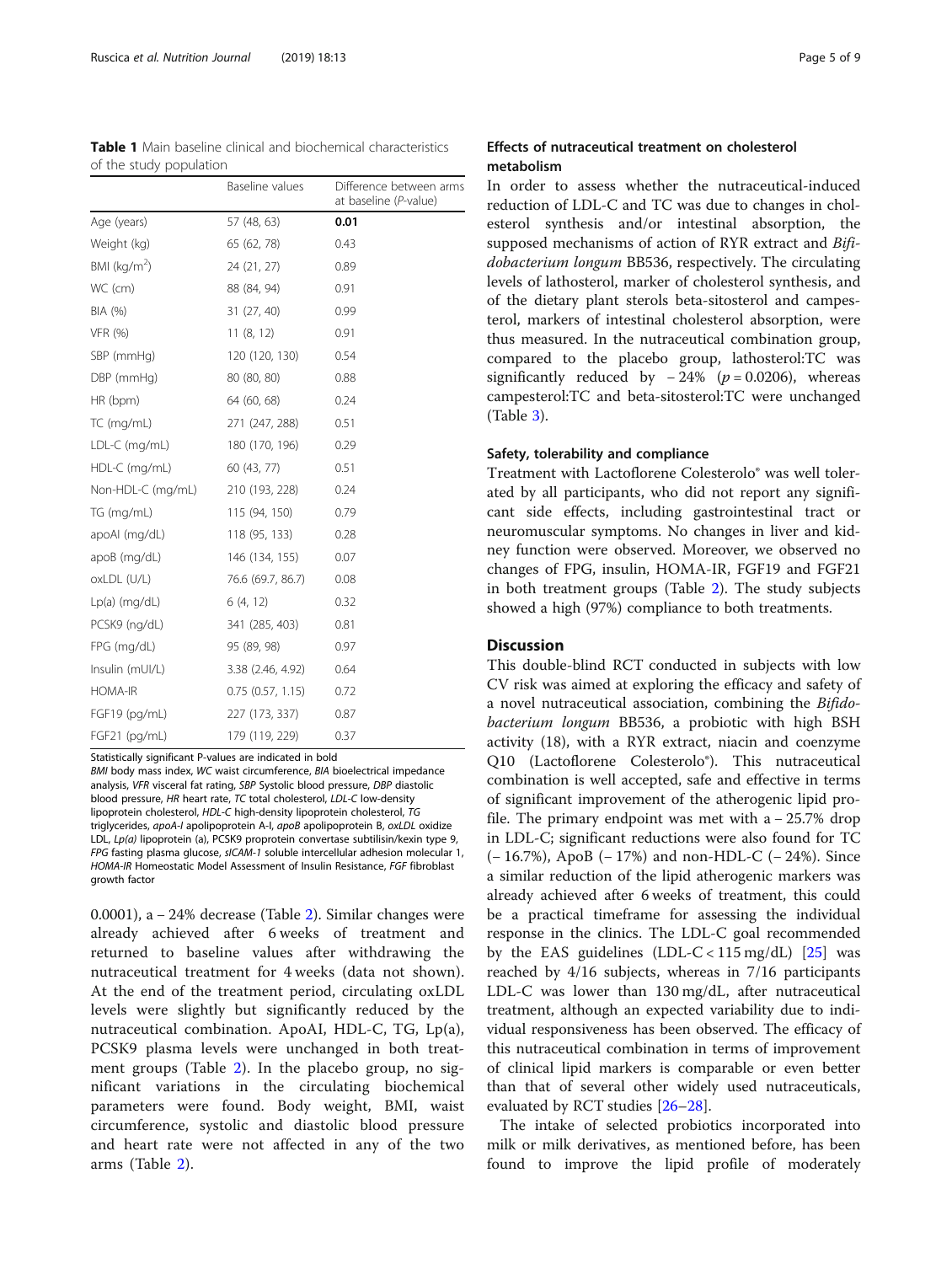<span id="page-5-0"></span>

|                         | Placebo        |                |                | Nutraceutical      |         |
|-------------------------|----------------|----------------|----------------|--------------------|---------|
|                         | Baseline       | 12 weeks       | Baseline       | 12 weeks           | P-value |
| Weight (kg)             | 65 (64, 79)    | 66 (63, 80)    | 63 (59, 75)    | 64 (58, 74)        | 0.57    |
| BMI ( $\text{kg/m}^2$ ) | 24 (21, 27)    | 24 (21, 27)    | 24 (22, 27)    | 24 (22, 27)        | 0.72    |
| WC (cm)                 | 88 (84, 94)    | 87 (82, 91)    | 86 (83, 94)    | 91 (82, 96)        | 0.74    |
| BIA (%)                 | 31(26, 41)     | 31(27, 40)     | 32(27, 37)     | 30(26, 38)         | 0.12    |
| VFR (%)                 | 10(7, 12)      | 11(8, 13)      | 11(8, 12)      | 11(8, 12)          | 0.83    |
| SBP (mmHg)              | 125 (110, 130) | 120 (110, 128) | 120 (120, 130) | 120 (115, 130)     | 0.95    |
| DBP (mmHg)              | 80 (80, 80)    | 80 (70, 80)    | 80 (80, 80)    | 80 (80, 83)        | 0.46    |
| HR (bpm)                | 65 (64, 68)    | 64 (60, 67)    | 64 (60, 68)    | 65 (62, 71)        | 0.23    |
| TC (mg/mL)              | 271 (256, 289) | 267 (259, 293) | 271 (239, 285) | 208 (201, 263)     | < .0001 |
| LDL-C (mg/mL)           | 189 (174, 198) | 183 (171, 202) | 177 (167, 193) | 136.5 (118, 151.5) | < .0001 |
| $HDL-C$ (mg/mL)         | 56 (48, 65)    | 58.5 (50, 68)  | 71 (43, 81)    | 71 (48, 88)        | 0.97    |

Table 2 Summary of prim

Data are shown as median (1st quartile, 3rd quartile)

Statistically significant P-values are indicated in bold

BMI body mass index, WC waist circumference, BIA bioelectrical impedance analysis, VFR visceral fat rating, SBP Systolic blood pressure, DBP diastolic blood pressure, HR heart rate, TC total cholesterol, LDL-C low-density lipoprotein cholesterol, HDL-C high-density lipoprotein cholesterol, TG triglycerides, apoA-I apolipoprotein A-I, apoB apolipoprotein B, oxLDL oxidize LDL, Lp(a) lipoprotein (a), PCSK9 proprotein convertase subtilisin/kexin type 9, FPG fasting plasma glucose, sICAM-1 soluble intercellular adhesion molecular 1, HOMA-IR Homeostatic Model Assessment of Insulin Resistance, FGF fibroblast growth factor

Non-HDL-C (mg/mL) 215 (198, 232) 217 (199, 232) 206 (189, 214) 198 (182, 208) <.0001 TG (mg/mL) 113 (94, 127) 112 (99, 148) 127 (93, 156) 106 (80, 124) 0.66 apoAI (mg/dL) 113.5 (97.5, 126.5) 110 (94.5, 120) 128 (93, 139) 128 (100, 151) **0.24** apoB (mg/dL) 143.5 (134, 148) 135 (133, 151) 155 (137, 158) 118 (112, 131) **0.003** oxLDL (U/L) 71.2 (66.7, 84.0) 76.4 (71.1, 99.5) 78.3 (74.6, 129.0) 81.0 (64.5, 114.1) 0.014 Lp(a) (mg/dL) 4.5 (2, 15.5) 4 (2, 17.5) 7 (4.5, 12) 9 (4, 14.5) 0.20 PCSK9 (ng/dL) 341 (294, 375) 324 (259, 360) 341 (294, 375) 346 (302, 366) 0.38 FPG (mg/dL) 95 (90, 97) 93 (87, 101) 93 (89, 101) 95 (92, 103) 0.20 Insulin (mUI/L) 3.23 (2.64, 5.24) 3.04 (2.31, 6.51) 3.38 (2.24, 4.92) 3.01 (2.38, 5.12) 0.78 HOMA-IR 0.73 (0.59, 1.23) 0.69 (0.51, 1.64) 0.77 (0.52, 1.15) 0.77 (0.49, 1.24) 0.92 FGF19 (pg/mL) 233 (166, 337) 261 (164, 305) 218 (177, 299) 221 (183, 374) 0.98 FGF21 (pg/mL) 185 (72, 227) 148 (77, 263) 179 (158, 364) 161 (66, 309) 0.11

hypercholesterolemic subjects, with a significant  $(-5)$ 18%) reduction of TC and LDL-C [\[15,](#page-7-0) [19\]](#page-7-0), indicating that this approach is relevant and needs to be further pursued. In these studies, however, the amount of food containing the probiotics was quite high (300–350 g or mL of fermented milk or yogurt per day), making such approach less practical for long-term treatments. On the other hand, we show here that is reasonably simpler, safe

and even more effective, for a long-term treatment, to propose a nutraceutical combination containing a probiotic in a specific pharmaceutical form (granules for oral suspension), packaged into a 2-compartment sachet to preserve probiotic integrity. Interestingly, the extent of LDL-C modifications with this nutraceutical combination is similar to the average reduction observed in some of the earlier statin clinical trials, reported in the

Table 3 Determination of serum levels of lathosterol and plant sterols

|                    | Placebo               |                   |                   | Nutraceutical     |         |
|--------------------|-----------------------|-------------------|-------------------|-------------------|---------|
|                    | Baseline              | 12 weeks          | Baseline          | 12 weeks          | P-value |
| Lathosterol:TC     | $0.78$ $(0.62, 0.84)$ | 0.72(0.6, 0.82)   | 0.71(0.52, 1.01)  | 0.57(0.41, 0.8)   | 0.0206  |
| Campesterol:TC     | 1.45 (0.78, 1.76)     | 1.38 (0.94, 2.12) | 1.18 (0.84, 1.79) | 1.41 (1.04, 1.92) | 0.37    |
| Beta-sitosterol:TC | 1.80 (1.00, 2.56)     | 1.67 (1.28, 2.14) | 1.62 (0.94, 2.44) | 1.89(1.51, 2.54)  | 0.47    |

Data are shown as median (1st quartile, 3rd quartile), P-values are adjusted for age and baseline values. TC Total Cholesterol Statistically significant P-values are indicated in bold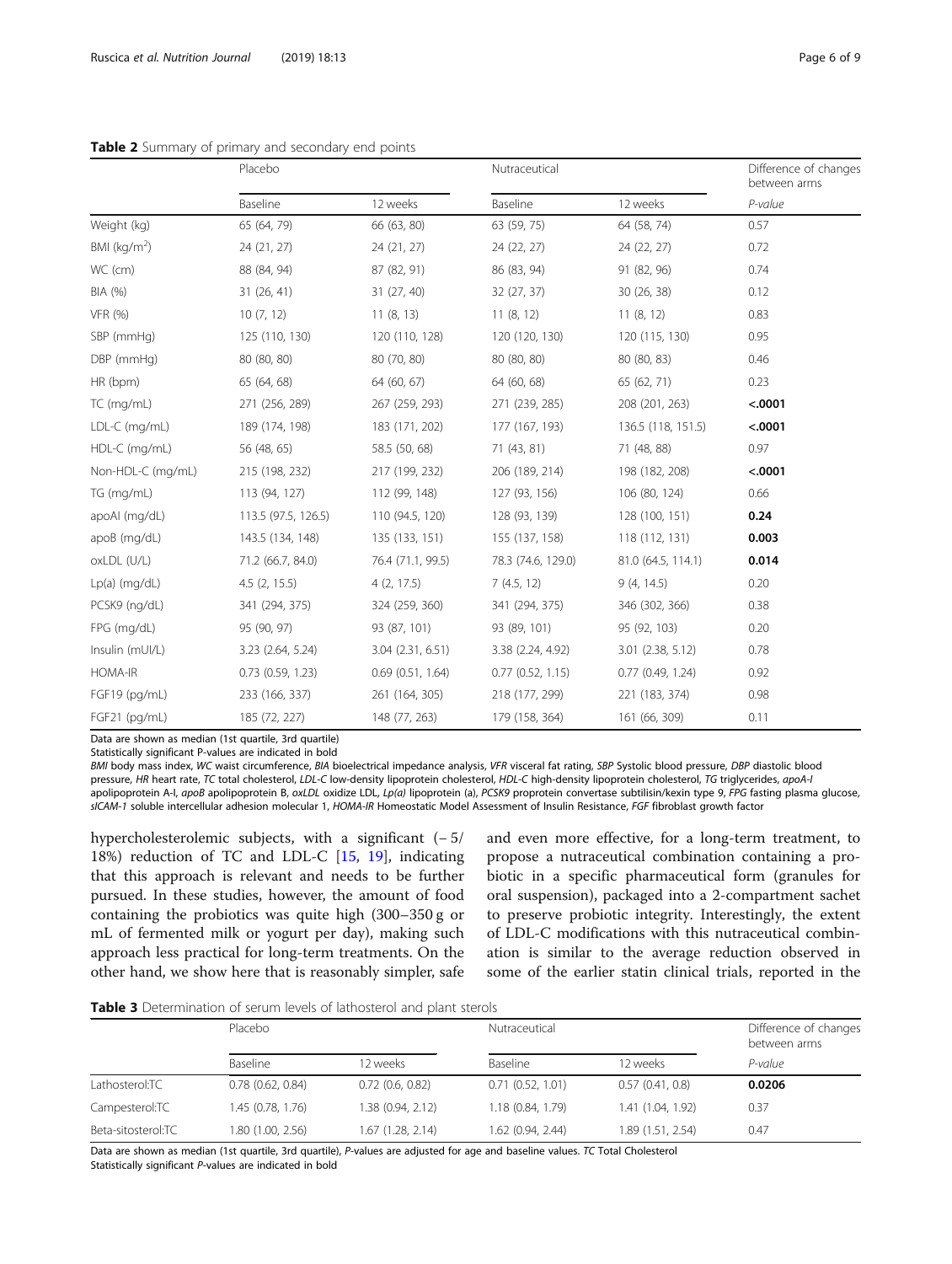<span id="page-6-0"></span>CTT meta-analysis [[29\]](#page-8-0). Clinical trials with statins and, in general, with lipid-modifying drugs, included very large cohorts and long-term follow-ups and enabled to appreciate the reduction of major adverse CV events. This important aspect has not yet been addressed by clinical trials with nutraceuticals and remains a relevant challenge for the future. The effects of the combination of another probiotic (L. fermentum ME-3) with RYR and other active components on the lipid profile has also been recently evaluated in an open-label preliminary study, leading to the observation of a significant − 18% reduction of LDL-C [\[30](#page-8-0)]. The use of this nutraceutical combination was associated with a slight reduction of oxLDL levels. Interestingly, the circulating levels of PCSK9, the main regulator of LDL-C, were not affected by this nutraceutical combination, possibly counteracting the known stimulatory effect of RYR alone on this protein [\[31](#page-8-0), [32](#page-8-0)]. Another RCT evaluating a nutraceutical mix including RYR titrated, like in the present study, at 10 mg/day monacolin K, and the antioxidant compound hydroxytyrosol, reported a significant − 20% reduction of oxLDL [[33\]](#page-8-0).

The potential advantage of this nutraceutical combination is that it is supposed to activate two separate mechanisms to promote LDL-C and TC reduction: inhibition of cholesterol synthesis in the liver by RYR extract and reduction of intestinal cholesterol absorption by the Bifidobacterium longum BB536, through its high BSH activity. The analysis of circulating levels of sterols allowed to estimate the relative contribution of the two mechanisms to the observed LDL-C and TC reduction. As expected, a marked lathosterol:TC reduction indicates a strong inhibition of cholesterol synthesis. We found no changes of campesterol:TC and sitosterol:TC upon active treatment. While this may be viewed as a negative finding, it should be noted that treatment with statins, including lovastatin, structurally identical to monacolin K, in addition to reduce liver cholesterol synthesis, with lathosterol:cholesterol reduction, tends to increase intestinal cholesterol absorption, shown by increased campesterol:cholesterol and betasitosterol:cholesterol ratios [[26,](#page-7-0) [34](#page-8-0)].

Although no data on specific RYR-sterols interactions are available, since monacolin K is structurally identical to lovastatin, one may predict that RYR extract may behave like a statin concerning the modulation of circulating sterol levels. Our findings therefore through an indirect mechanism suggest that Bifidobacterium longum BB536 may effectively act to minimize a possible monacolin K-driven increase of cholesterol absorption, as suggested by the unchanged campesterol and beta-sitosterol levels. Future studies should assess the potential usefulness of probiotics like Bifidobacterium longum BB536 on top of cholesterol synthesis inhibitors like statins. This

nutraceutical combination appears to be safe also in terms of glucose metabolism, since no changes were observed regarding insulin resistance and FGF19 and FGF21 levels [\[35](#page-8-0), [36](#page-8-0)].

The strengths of this study include some novel aspects in the field of nutraceuticals for CV risk: i) the inclusion of a probiotic with a specific biological activity (BSH) in a nutraceutical combination, ii) the evaluation of experimental markers of CV and metabolic risk, in addition to clinical biomarkers, and iii) the assessment, for the first time, of biomarkers of cholesterol synthesis and absorption in a RCT with nutraceuticals. A limitation of the study is that we could not evaluate additional treatment arms with, for example, the RYR extract or the probiotic alone. On the other end, a nutraceutical formulation may be advantageous (or disadvantageous) because of its complexity and studying each single component in a clinical trial may not be very informative.

### Conclusions

A 12-week treatment with a novel nutraceutical combination containing the probiotic Bifidobacterium longum BB536 and RYR extract was well tolerated by subjects with low CV risk and borderline hypercholesterolemia and resulted in a significant improvement of the proatherogenic lipid profile. The use of nutraceuticals in CV prevention, as well as in other areas related to chronic diseases like oncology, is currently expanding. Future studies may address the feasibility of "multiple probiotic-only" or "probiotic plus prebiotic" approaches to moderate hypercholesterolemia/CV risk.

# Additional file

[Additional file 1:](https://doi.org/10.1186/s12937-019-0438-2) Table S1. Concomitant medications. Table S2. Average daily dietary intake. (DOCX 14 kb)

#### Abbreviations

apoAI: Apolipoprotein AI; apoB: Apolipoprotein B; BMI: Body mass index; BSH: Biliary salt hydrolase; CV: Cardiovascular; DBP: Diastolic blood pressure; ELISA: Enzyme-linked immunosorbent assay; FGF: Fibroblast growth factor; FPG: Fasting plasma glucose; HDL-C: High-density lipoprotein cholesterol; HMG-CoA: Hydroxymethylglutaryl Coenzyme A; HOMA-IR: Homeostatic model assessment of insulin resistance; LDL-C: Low-density lipoprotein cholesterol; Lp(a): Lipoprotein (a); N: Number; oxLDL: Oxidized low-density lipoprotein; PCSK9: Proprotein convertase subtilisin/kexin 9; RYR: Red yeast rice; SBP: Systolic blood pressure; TC: Total cholesterol; TG: Triglycerides; TMS: Trimethylsilyl; UFC: Unit forming colonies; WC: Waist circumference

#### Acknowledgements

The scientific advice of Dr. Ariella Annoni is gratefully acknowledged.

#### Funding

This study was supported by unrestricted grants to Centro Dislipidemie (ASST Grande Ospedale Metropolitano Niguarda, Milan, Italy) and to Università degli Studi di Milano (Milan, Italy) from Montefarmaco OTC S.p.A. (Bollate, MI, Italy). The founding sponsors had no role in the design of the study, in the collection, analyses, or interpretation of data, in the writing of the manuscript, and in the decision to publish the results.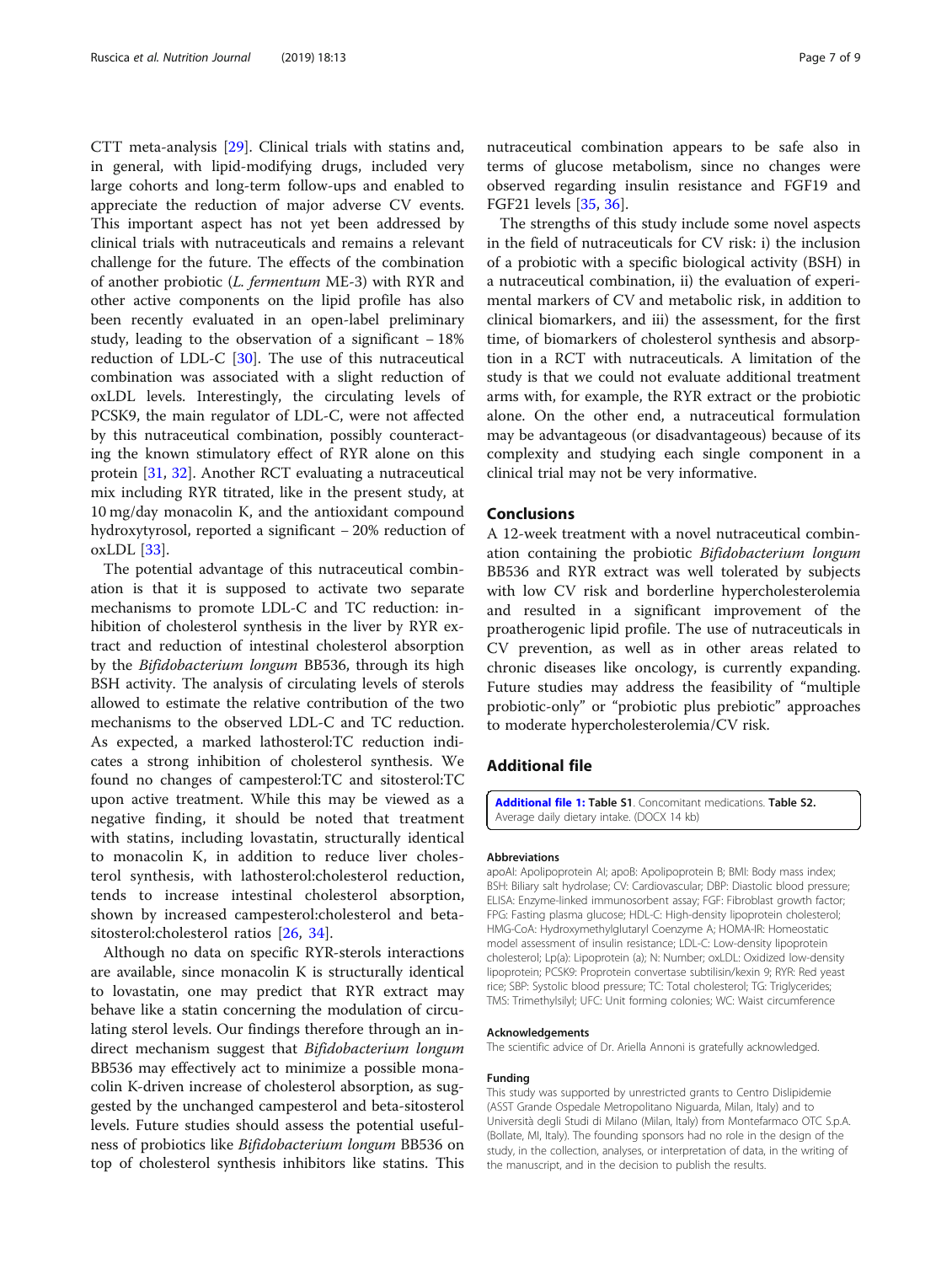#### <span id="page-7-0"></span>Availability of data and materials

All data are available all the time.

#### Authors' contributions

MR wrote the paper and performed ELISA experiments; CP selected the patients and acted as clinical monitor; SG performed all the statistical analysis; CM, MB and DD performed biochemical analyses; DPM performed sterol analyses; MB critically revised the manuscript; RB was the dietician; GM coordinated the clinical work; LC and CRS critically revised the manuscript; PM conceived and coordinated the study, wrote the paper. All authors reviewed the results and approved the final version of the manuscript.

#### Ethics approval and consent to participate

The study was approved by the Ethics Committee of ASST Grande Ospedale Metropolitano Niguarda. A written informed consent was obtained from each subject.

#### Consent for publication

All the authors have read and approved the manuscript.

#### Competing interests

The authors declare that they have no competing interests.

# Publisher's Note

Springer Nature remains neutral with regard to jurisdictional claims in published maps and institutional affiliations.

#### Author details

<sup>1</sup>Dipartimento di Scienze Farmacologiche e Biomolecolari, Università degli Studi di Milano, Via Balzaretti 9, 20133 Milan, Italy. <sup>2</sup>Dipartimento di Scienze Farmacologiche e Biomolecolari, Centro E. Grossi Paoletti, Università degli Studi di Milano, Milan, Italy. <sup>3</sup>Division of Epidemiology and Biostatistics, European Institute of Oncology, Milan, Italy. <sup>4</sup>Dipartimento di Medicina e Chirurgia, Università degli Studi di Milano Bicocca, Monza, Italy. 5 Dipartimento di Scienze Biomediche, Metaboliche e Neuroscienze, Università degli Studi di Modena e Reggio Emilia, Modena, Italy. <sup>6</sup>Centro Dislipidemie, ASST Grande Ospedale Metropolitano Niguarda, Milan, Italy. <sup>7</sup>IRCCS MultiMedica, Sesto S. Giovanni, Milan, Italy.

#### Received: 11 September 2018 Accepted: 18 February 2019 Published online: 22 February 2019

#### References

- 1. Joseph P, Leong D, McKee M, Anand SS, Schwalm JD, Teo K, Mente A, Yusuf S. Reducing the global burden of cardiovascular disease, part 1: the epidemiology and risk factors. Circ Res. 2017;121:677–94.
- 2. Sharifi M, Futema M, Nair D, Humphries SE. Genetic architecture of familial Hypercholesterolaemia. Curr Cardiol Rep. 2017;19:44.
- 3. De Backer GG. Prevention of cardiovascular disease: much more is needed. Eur J Prev Cardiol. 2018;25:1083–6.
- 4. Cholesterol Treatment Trialists C, Fulcher J, O'Connell R, Voysey M, Emberson J, Blackwell L, Mihaylova B, Simes J, Collins R, Kirby A, et al. Efficacy and safety of LDL-lowering therapy among men and women: metaanalysis of individual data from 174,000 participants in 27 randomised trials. Lancet. 2015;385:1397–405.
- 5. Magni P, Macchi C, Morlotti B, Sirtori CR, Ruscica M. Risk identification and possible countermeasures for muscle adverse effects during statin therapy. Eur J Intern Med. 2015;26:82–8.
- 6. Mach F, Ray KK, Wiklund O, Corsini A, Catapano AL, Bruckert E, De Backer G, Hegele RA, Hovingh GK, Jacobson TA, et al. Adverse effects of statin therapy: perception vs. the evidence - focus on glucose homeostasis, cognitive, renal and hepatic function, haemorrhagic stroke and cataract. Eur Heart J. 2018;39:2526–39.
- 7. Ward NC, Pang J, Ryan JDM, Watts GF. Nutraceuticals in the management of patients with statin-associated muscle symptoms, with a note on realworld experience. Clin Cardiol. 2018;41:159–65.
- Marazzi G, Campolongo G, Pelliccia F, Quattrino S, Vitale C, Cacciotti L, Massaro R, Volterrani M, Rosano G. Comparison of low-dose statin versus low-dose statin + Armolipid plus in high-intensity statin-intolerant patients with a previous coronary event and percutaneous coronary intervention (ADHERENCE trial). Am J Cardiol. 2017;120:893–7.
- 9. Cicero AFG, Colletti A, Bajraktari G, Descamps O, Djuric DM, Ezhov M, Fras Z, Katsiki N, Langlois M, Latkovskis G, et al. Lipid lowering nutraceuticals in clinical practice: position paper from an international lipid expert panel. Arch Med Sci. 2017;13:965–1005.
- 10. Poli A, Barbagallo CM, Cicero AFG, Corsini A, Manzato E, Trimarco B, Bernini F, Visioli F, Bianchi A, Canzone G, et al. Nutraceuticals and functional foods for the control of plasma cholesterol levels. An intersociety position paper. Pharmacol Res. 2018;134:51–60.
- 11. Pirro M, Vetrani C, Bianchi C, Mannarino MR, Bernini F, Rivellese AA. Joint position statement on "nutraceuticals for the treatment of hypercholesterolemia" of the Italian Society of Diabetology (SID) and of the Italian Society for the Study of arteriosclerosis (SISA). Nutr Metab Cardiovasc Dis. 2017;27:2–17.
- 12. Becker DJ, Gordon RY, Halbert SC, French B, Morris PB, Rader DJ. Red yeast rice for dyslipidemia in statin-intolerant patients: a randomized trial. Ann Intern Med. 2009;150:830–9 W147-839.
- 13. Weis M. Impact of the gut microbiome in cardiovascular and autoimmune diseases. Clin Sci (Lond). 2018;132:2387–9.
- 14. Larkin TA, Astheimer LB, Price WE. Dietary combination of soy with a probiotic or prebiotic food significantly reduces total and LDL cholesterol in mildly hypercholesterolaemic subjects. Eur J Clin Nutr. 2009;63:238–45.
- 15. Shimizu M, Hashiguchi M, Shiga T, Tamura HO, Mochizuki M. Meta-analysis: effects of probiotic supplementation on lipid profiles in Normal to mildly Hypercholesterolemic individuals. PLoS One. 2015;10:e0139795.
- 16. He J, Zhang F, Han Y. Effect of probiotics on lipid profiles and blood pressure in patients with type 2 diabetes: a meta-analysis of RCTs. Medicine (Baltimore). 2017;96:e9166.
- 17. Grill J, Schneider F, Crociani J, Ballongue J. Purification and characterization of conjugated bile salt hydrolase from Bifidobacterium longum BB536. Appl Environ Microbiol. 1995;61:2577–82.
- 18. Grill JP, Manginot-Durr C, Schneider F, Ballongue J. Bifidobacteria and probiotic effects: action of Bifidobacterium species on conjugated bile salts. Curr Microbiol. 1995;31:23–7.
- 19. Andrade S, Borges N. Effect of fermented milk containing lactobacillus acidophilus and Bifidobacterium longum on plasma lipids of women with normal or moderately elevated cholesterol. J Dairy Res. 2009;76:469–74.
- 20. Ruscica M, Ferri N, Macchi C, Meroni M, Lanti C, Ricci C, Maggioni M, Fracanzani AL, Badiali S, Fargion S, et al. Liver fat accumulation is associated with circulating PCSK9. Ann Med. 2016;48:384–91.
- 21. Del Puppo M, Kienle MG, Petroni ML, Crosignani A, Podda M. Serum 27 hydroxycholesterol in patients with primary biliary cirrhosis suggests alteration of cholesterol catabolism to bile acids via the acidic pathway. J Lipid Res. 1998;39:2477–82.
- 22. Ruscica M, Gomaraschi M, Mombelli G, Macchi C, Bosisio R, Pazzucconi F, Pavanello C, Calabresi L, Arnoldi A, Sirtori CR, Magni P. Nutraceutical approach to moderate cardiometabolic risk: results of a randomized, double-blind and crossover study with Armolipid plus. J Clin Lipidol. 2014;8:61–8.
- 23. Alberti KG, Eckel RH, Grundy SM, Zimmet PZ, Cleeman JI, Donato KA, Fruchart JC, James WP, Loria CM, Smith SC Jr, et al. Harmonizing the metabolic syndrome: a joint interim statement of the international diabetes federation task Force on epidemiology and prevention; National Heart, Lung, and Blood Institute; American Heart Association; world heart federation; international atherosclerosis society; and International Association for the Study of obesity. Circulation. 2009;120:1640–5.
- 24. Catapano AL, Graham I, De Backer G, Wiklund O, Chapman MJ, Drexel H, Hoes AW, Jennings CS, Landmesser U, Pedersen TR, et al. 2016 ESC/EAS guidelines for the Management of Dyslipidaemias. Eur Heart J. 2016;37: 2999–3058.
- 25. Authors/Task Force M, Catapano AL, Graham I, De Backer G, Wiklund O, Chapman MJ, Drexel H, Hoes AW, Jennings CS, Landmesser U, et al. ESC/ EAS guidelines for the Management of Dyslipidaemias: the task Force for the Management of Dyslipidaemias of the European Society of Cardiology (ESC) and European atherosclerosis society (EAS) developed with the special contribution of the European Assocciation for Cardiovascular Prevention & Rehabilitation (EACPR). Atherosclerosis. 2016;253:281–344.
- 26. Kasmas SH, Izar MC, Franca CN, Ramos SC, Moreira FT, Helfenstein T, Moreno RA, Borges NC, Figueiredo-Neto AM, Fonseca FA. Differences in synthesis and absorption of cholesterol of two effective lipid-lowering therapies. Braz J Med Biol Res. 2012;45:1095–101.
- 27. Cicero AFG, Fogacci F, Bove M, Veronesi M, Rizzo M, Giovannini M, Borghi C. Short-term effects of a combined nutraceutical on lipid level, fatty liver